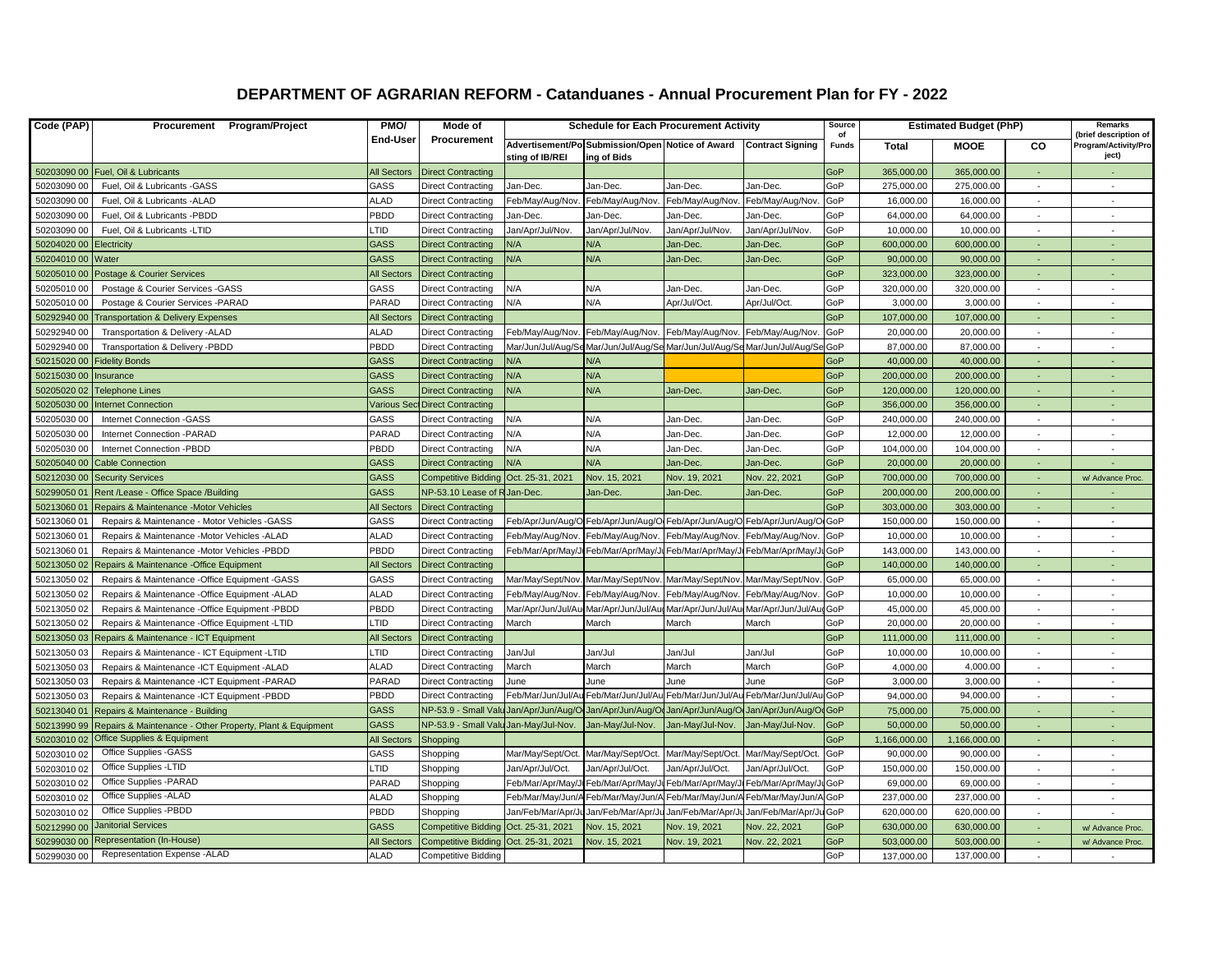## **DEPARTMENT OF AGRARIAN REFORM - Catanduanes - Annual Procurement Plan for FY - 2022**

| Code (PAP)  | Procurement Program/Project                                | PMO/               | Mode of                              | <b>Schedule for Each Procurement Activity</b> |                                                                 |                   |                         | Source<br>of | <b>Estimated Budget (PhP)</b> |               |          | Remarks<br>(brief description of |
|-------------|------------------------------------------------------------|--------------------|--------------------------------------|-----------------------------------------------|-----------------------------------------------------------------|-------------------|-------------------------|--------------|-------------------------------|---------------|----------|----------------------------------|
|             |                                                            | End-User           | Procurement                          | sting of IB/REI                               | Advertisement/Po Submission/Open Notice of Award<br>ing of Bids |                   | <b>Contract Signing</b> | <b>Funds</b> | <b>Total</b>                  | <b>MOOE</b>   | CO       | Program/Activity/Pro<br>ject)    |
| 50299030 00 | Representation Expense -PARAD                              | PARAD              | Competitive Bidding                  |                                               |                                                                 |                   |                         | GoP          | 24.000.00                     | 24,000.00     |          |                                  |
| 50299030 00 | Representation Expense -PBDD                               | PBDD               | <b>Competitive Bidding</b>           |                                               |                                                                 |                   |                         | GoP          | 332,000.00                    | 332,000.00    |          |                                  |
| 50299030 00 | Representation Expense -LTID                               | TID <sub>-</sub>   | <b>Competitive Bidding</b>           |                                               |                                                                 |                   |                         | GoP          | 10,000.00                     | 10,000.00     |          |                                  |
| 50202010 02 | <b>Training Expenses</b>                                   | <b>All Sectors</b> | <b>Competitive Bidding</b>           |                                               |                                                                 |                   |                         | GoP          | 1,701,000.00                  | 1,701,000.00  |          |                                  |
| 50202010 02 | <b>Training Expense -ALAD</b>                              | <b>ALAD</b>        | NP-53.9 - Small Valu May/Aug         |                                               | May/Aug.                                                        | May/Aug.          | May/Aug.                | GoP          | 40,000.00                     | 40,000.00     |          |                                  |
| 50202010 02 | <b>Training Expense - ARBDSP</b>                           | PBDD               | NP-53.9 - Small Value Procurement    |                                               |                                                                 |                   |                         | GoP          | 1,661,000.00                  | 1,661,000.00  |          |                                  |
| 50202010 02 | Training Expense (In-House)                                | <b>PBDD</b>        | Competitive Bidding Oct. 25-31, 2021 |                                               | Nov. 15, 2021                                                   | Nov. 19, 2021     | Nov. 22, 2021           | GoP          | 127,000.00                    | 127,000.00    |          |                                  |
| 50202010 02 | ITeMA Orientation-Workshop                                 | PBDD               | <b>Competitive Bidding</b>           |                                               |                                                                 |                   |                         | GoP          | 19,000.00                     | 19,000.00     |          |                                  |
| 50202010 02 | <b>ITeMA Feedbacking</b>                                   | PBDD               | <b>Competitive Bidding</b>           |                                               |                                                                 |                   |                         | GoP          | 22,000.00                     | 22,000.00     | $\omega$ | $\sim$                           |
| 50202010 02 | PBDD Quarterly Conference (In-House)                       | PBDD               | <b>Competitive Bidding</b>           |                                               |                                                                 |                   |                         | GoP          | 30,000.00                     | 30,000.00     | $\sim$   |                                  |
| 50202010 02 | Coordination, Monitoring & Consultative Meetings/FDU       | PBDD               | Competitive Bidding                  |                                               |                                                                 |                   |                         | GoP          | 20,000.00                     | 20,000.00     | $\sim$   | $\sim$                           |
| 50202010 02 | RPS (Personnel & ARBO)/Other Meetings                      | PBDD               | Competitive Bidding                  |                                               |                                                                 |                   |                         | GoP          | 34,000.00                     | 34,000.00     | $\sim$   | $\sim$                           |
| 50202010 02 | <b>ARC Cluster Development</b>                             | PBDD               | <b>Competitive Bidding</b>           |                                               |                                                                 |                   |                         | GoP          | 2,000.00                      | 2,000.00      | $\sim$   | $\sim$                           |
| 50202010 02 | Training Expense (Community-Based)                         | <b>PBDD</b>        | NP-53.9 - Small Value Procurement    |                                               |                                                                 |                   |                         | GoP          | 1,534,000.00                  | 1,534,000.00  | $\sim$   |                                  |
| 50202010 02 | Actual ITeMa to ARBOs                                      | PBDD               | NP-53.9 - Small Valu Apr/Aug/Oct.    |                                               | Apr/Aug/Oct.                                                    | Apr/Aug/Oct.      | Apr/Aug/Oct.            | GoP          | 40,000.00                     | 40,000.00     | $\sim$   | $\sim$                           |
| 50202010 02 | Policy System & Procedures Formulation & Installation      | PBDD               | NP-53.9 - Small Value Procurement    |                                               | Feb/Mar/May/Jun/J                                               | Feb/Mar/May/Jun/、 | Feb/Mar/May/Jun/、       | <b>JIGOP</b> | 46,000.00                     | 46,000.00     | $\sim$   |                                  |
| 50202010 02 | Strategic Dev't Planning & Annual Operational Plan Prep.   | PBDD               | NP-53.9 - Small Value Procurement    |                                               | Feb/Mar/May/Jul/Se                                              | Feb/Mar/May/Jul/S | Feb/Mar/May/Jul/SeGoP   |              | 42,000.00                     | 42,000.00     | $\sim$   | $\sim$                           |
| 50202010 02 | Records Management /Coaching                               | PBDD               | NP-53.9 - Small Value Procurement    |                                               | Mar/Apr/Jul-Nov.                                                | Mar/Apr/Jul-Nov.  | Mar/Apr/Jul-Nov.        | GoP          | 24,000.00                     | 24,000.00     | $\sim$   |                                  |
| 50202010 02 | Financial Management, Training, Coaching & Mentoring       | PBDD               | NP-53.9 - Small Value Procurement    |                                               | Jan-Mar/Jun-Jul.                                                | Jan-Mar/Jun-Jul.  | Jan-Mar/Jun-Jul.        | GoP          | 36,000.00                     | 36,000.00     | $\sim$   | $\sim$                           |
| 50202010 02 | Basic Coop. Course                                         | PBDD               | NP-53.9 - Small Value Procurement    |                                               | Feb/Mar/Jul.                                                    | Feb/Mar/Jul.      | Feb/Mar/Jul.            | GoP          | 29,000.00                     | 29,000.00     | $\sim$   |                                  |
| 50202010 02 | <b>Parliamentary Procedures</b>                            | PBDD               | NP-53.9 - Small Value Procurement    |                                               | Feb-Nov.                                                        | Feb-Nov.          | Feb-Nov.                | GoP          | 81,000.00                     | 81,000.00     | $\sim$   | $\sim$                           |
| 50202010 02 | Audit & Inventory                                          | PBDD               | NP-53.9 - Small Value Procurement    |                                               | Feb/Mar/May/Aug-0                                               | Feb/Mar/May/Aug-  | Feb/Mar/May/Aug-CGoP    |              | 25,000.00                     | 25,000.00     | in a     |                                  |
| 50202010 02 | Cooperative Management & Governance (CMG)                  | PBDD               | NP-53.9 - Small Value Procurement    |                                               | Mar/Apr/Aug.                                                    | Mar/Apr/Aug.      | Mar/Apr/Aug.            | GoP          | 14,000.00                     | 14,000.00     | $\sim$   | $\sim$                           |
| 50202010 02 | Operation & Maintenance of CSF                             | PBDD               | NP-53.9 - Small Value Procurement    |                                               | Feb/Mar/Jul/Aug.                                                | Feb/Mar/Jul/Aug.  | Feb/Mar/Jul/Aug.        | GoP          | 13,000.00                     | 13,000.00     | $\sim$   | $\sim$                           |
| 50202010 02 | Resource Mobilization                                      | PBDD               | NP-53.9 - Small Value Procurement    |                                               | Feb/Mar/May-Oct.                                                | Feb/Mar/May-Oct.  | Feb/Mar/May-Oct.        | GoP          | 52,000.00                     | 52,000.00     | $\sim$   | $\sim$                           |
| 50202010 02 | ARB Membership Forum /Summit                               | PBDD               | NP-53.9 - Small Value Procurement    |                                               | Mar/Jun/Jul                                                     | Mar/Jun/Jul.      | Mar/Jun/Jul.            | GoP          | 16,000.00                     | 16,000,00     |          |                                  |
| 50202010 02 | Product Development & Enhancement                          | PBDD               | NP-53.9 - Small Value Procurement    |                                               | March-April                                                     | March-April       | March-April             | GoP          | 30,000.00                     | 30,000.00     | $\sim$   | $\sim$                           |
| 50202010 02 | PSP Formulation - Hand Tractor Rental                      | PBDD               | NP-53.9 - Small Value Procurement    |                                               | March                                                           | March             | March                   | GoP          | 10,000.00                     | 10.000.00     |          |                                  |
| 50202010 02 | PSP Formulation - Rice Mill Rental                         | PBDD               | NP-53.9 - Small Value Procurement    |                                               | March                                                           | March             | March                   | GoP          | 5,000.00                      | 5,000.00      | $\sim$   | $\overline{\phantom{a}}$         |
| 50202010 02 | Marketing Asssistance to ARBOs                             | PBDD               | NP-53.9 - Small Value Procurement    |                                               | Mar/Jul-Oct                                                     | Mar/Jul-Oct.      | Mar/Jul-Oct.            | GoP          | 14,000.00                     | 14,000.00     |          |                                  |
| 50202010 02 | Other VLFED Trainings                                      | PBDD               | NP-53.9 - Small Value Procurement    |                                               | March-Oct.                                                      | March-Oct         | March-Oct.              | GoP          | 170,000.00                    | 170,000.00    |          |                                  |
| 50202010 02 | PBD Lawyering                                              | PBDD               | NP-53.9 - Small Value Procurement    |                                               | Mar/Jun-Sept                                                    | Mar/Jun-Sept.     | Mar/Jun-Sept.           | GoP          | 15,000.00                     | 15,000.00     |          |                                  |
| 50202010 02 | Farm Business School (FBS)                                 | PBDD               | NP-53.9 - Small Value Procurement    |                                               | Feb-Dec.                                                        | Feb-Dec.          | Feb-Dec                 | GoP          | 34,000.00                     | 34,000.00     |          |                                  |
| 50202010 02 | APCP & Other Credit & MF Trainings /Seminars               | PBDD               | NP-53.9 - Small Value Procurement    |                                               | Jan-Dec.                                                        | Jan-Dec.          | Jan-Dec                 | GoP          | 75,000.00                     | 75,000.00     |          |                                  |
| 50202010 02 | EPaHP Techno-Trainings/Orientation/Seminar                 | PBDD               | NP-53.9 - Small Value Procurement    |                                               | Jan-Dec.                                                        | Jan-Dec.          | Jan-Dec                 | GoP          | 69.000.00                     | 69,000,00     |          |                                  |
| 50202010 02 | Access to Credit & Microfinance Services                   | PBDD               | NP-53.9 - Small Value Procurement    |                                               | Jan-Nov.                                                        | Jan-Nov.          | Jan-Nov.                | GoP          | 47,000.00                     | 47,000.00     | $\sim$   | $\sim$                           |
| 50202010 02 | Sustainable Livelihood Support for Disaster-Affected Areas | PBDD               | NP-53.9 - Small Value Procurement    |                                               | Jan-Apr/Jun-Dec.                                                | Jan-Apr/Jun-Dec.  | Jan-Apr/Jun-Dec.        | GoP          | 207,000.00                    | 207,000.00    | $\sim$   |                                  |
| 50202010 02 | Wash-Focused Enterprise/Livelihood Trainings               | PBDD               | NP-53.9 - Small Value Procurement    |                                               | Mar/Apr/Sept/Nov.                                               | Mar/Apr/Sept/Nov  | Mar/Apr/Sept/Nov        | GoP          | 15,000.00                     | 15,000.00     | $\sim$   | $\sim$                           |
| 50202010 02 | Training for Major Crop Based Farm Productivity            | PBDD               | NP-53.9 - Small Value Procurement    |                                               | Jan-Dec.                                                        | Jan-Dec.          | Jan-Dec.                | GoP          | 425,000.00                    | 425,000.00    | $\sim$   |                                  |
|             | <b>Subsidies</b>                                           | PBDD               | Competitive Bidding Nov. 8-14, 2021  |                                               | Vov. 29, 2021                                                   | Dec. 3, 2021      | Dec. 6, 2021            | GoP          | 5,380,000.00                  | 5,380,000.00  | $\sim$   | w/ Advance Proc.                 |
|             | Provision of Farm Inputs/Starter Kit for New ARBOs         | PBDD               | <b>Competitive Bidding</b>           |                                               |                                                                 |                   |                         | GoP          | 300,000.00                    | 300,000.00    | $\sim$   |                                  |
|             | Procurement of Farm Machineries & Equipment (FMEs) SLS     | PBDD               | <b>Competitive Bidding</b>           |                                               |                                                                 |                   |                         | GoP          | 1,000,000.00                  | 1,000,000.00  | $\sim$   | in 1999.                         |
|             | Procurement of Farm Machineries & Equipment (FMEs) MCBFP   | PBDD               | <b>Competitive Bidding</b>           |                                               |                                                                 |                   |                         | GoP          | 4,000,000.00                  | 4,000,000.00  | $\sim$   | $\sim$                           |
|             | Provision of Wash Facilities/Sanitation/Hygiene            | PBDD               | <b>Competitive Bidding</b>           |                                               |                                                                 |                   |                         | GoP          | 80,000.00                     | 80,000.00     | $\sim$   | $\sim$                           |
|             |                                                            |                    |                                      |                                               |                                                                 |                   |                         |              |                               |               |          |                                  |
|             | TOTAL                                                      |                    |                                      |                                               |                                                                 |                   |                         |              | 13,180,000.00                 | 13,180,000.00 |          |                                  |
|             |                                                            |                    |                                      |                                               |                                                                 |                   |                         |              |                               |               |          |                                  |